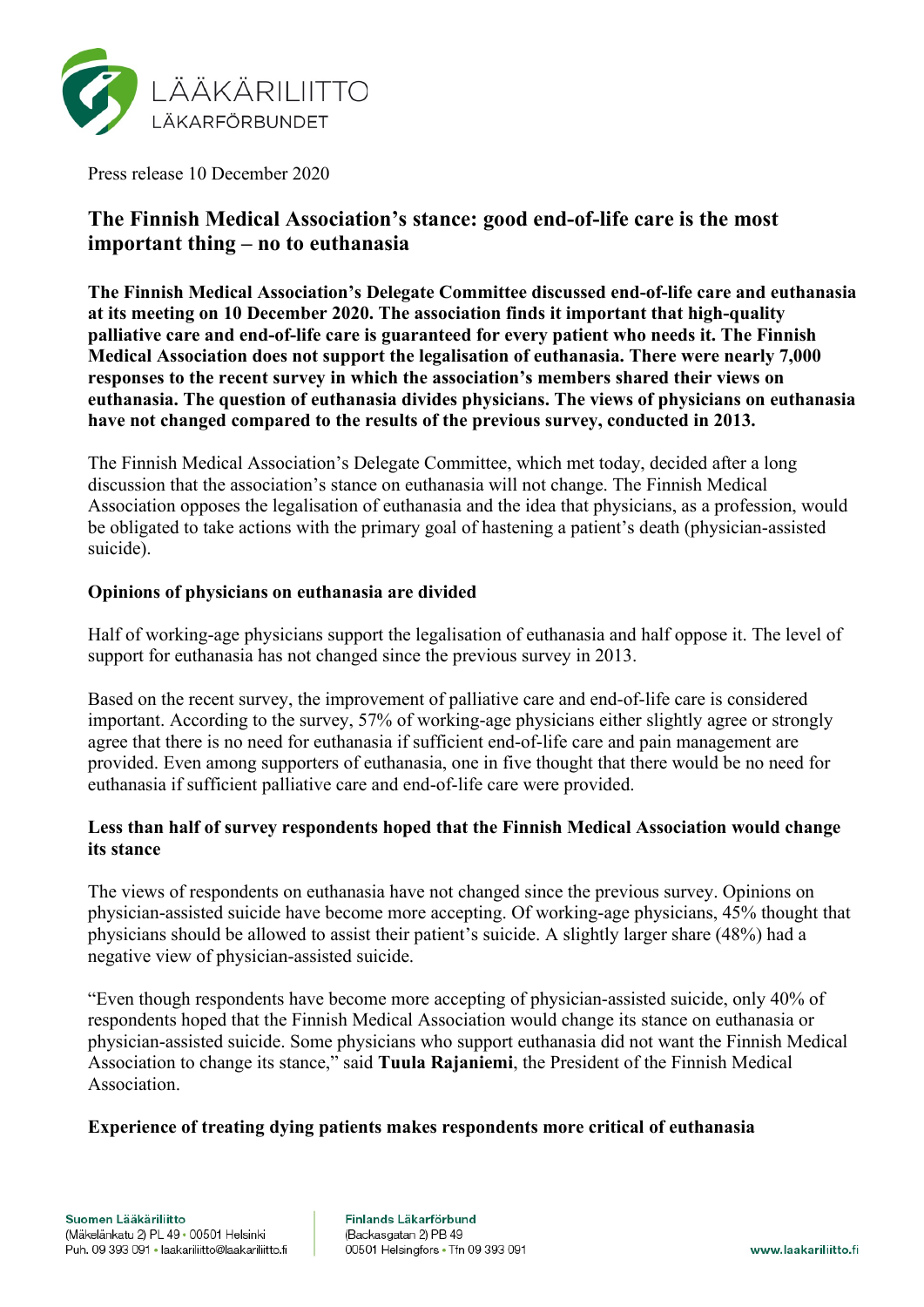

The more experience physicians had of treating patients at the end of their life, the larger the share of those who opposed the legalisation of euthanasia. According to the survey, men were more likely to support the legalisation of euthanasia than women.

"In addition to the member survey, we have also discussed the matter extensively in the association's committees and the ethics committee. Euthanasia and physician-assisted suicide are very difficult issues for physicians when it comes to ethics. The public discussion about the matter continues, and the Finnish Medical Association will continue to discuss the matter with its members and stakeholders," says **Marjo Parkkila-Harju**, the Chairperson of the Finnish Medical Association's Delegate Committee.

"A physician's duty is to provide treatment that is as good and humane as possible as well as to alleviate suffering at the end of a patient's life by all means available. The most important thing is to provide good end-of-life care regardless of where the patient lives, and to ensure sufficient resources for end-of-life care and develop the expertise of staff," says **Kati Myllymäki**, the CEO of the Finnish Medical Association.

# **For more information, please contact:**

Marjo Parkkila-Harju, Chairperson of the Delegate Committee, The Finnish Medical Association, [marjo.parkkila-harju@fimnet.fi,](mailto:marjo.parkkila-harju@fimnet.fi) tel. +358 (0)50 596 1670

Tuula Rajaniemi, President, The Finnish Medical Association, [tuula.rajaniemi@laakariliitto.fi,](mailto:tuula.rajaniemi@laakariliitto.fi) +358 (0)40 542 7211

Kati Myllymäki, CEO, The Finnish Medical Association, [kati.myllymaki@laakariliitto.fi,](mailto:kati.myllymaki@laakariliitto.fi) tel. +358 (0)40 450 6354

**-----------------------------------------------------------------------------------------------------------------**

# **More information for editorial offices:**

#### **The member survey was carried out as follows:**

- The survey presented statements regarding euthanasia and physician-assisted suicide (e.g. "Euthanasia should be legalised in Finland.").
- The answer options for the statements were: Strongly agree / Slightly agree / Slightly disagree / Strongly disagree / Undecided
- 6,889 members of the Finnish Medical Association responded to the survey (26% response rate).
- Of the respondents, 6,489 were physicians and 400 were medical students. 4,682 of the physicians were of working age (under 65 years of age).
- The information was collected from 23 September to 23 October 2020 through an online survey.
- Similar surveys were conducted most recently in 2003 and 2013.

#### Survey results:

<https://www.laakariliitto.fi/laakariliitto/tutkimus/palvelujarjestelma-ja-potilas/>